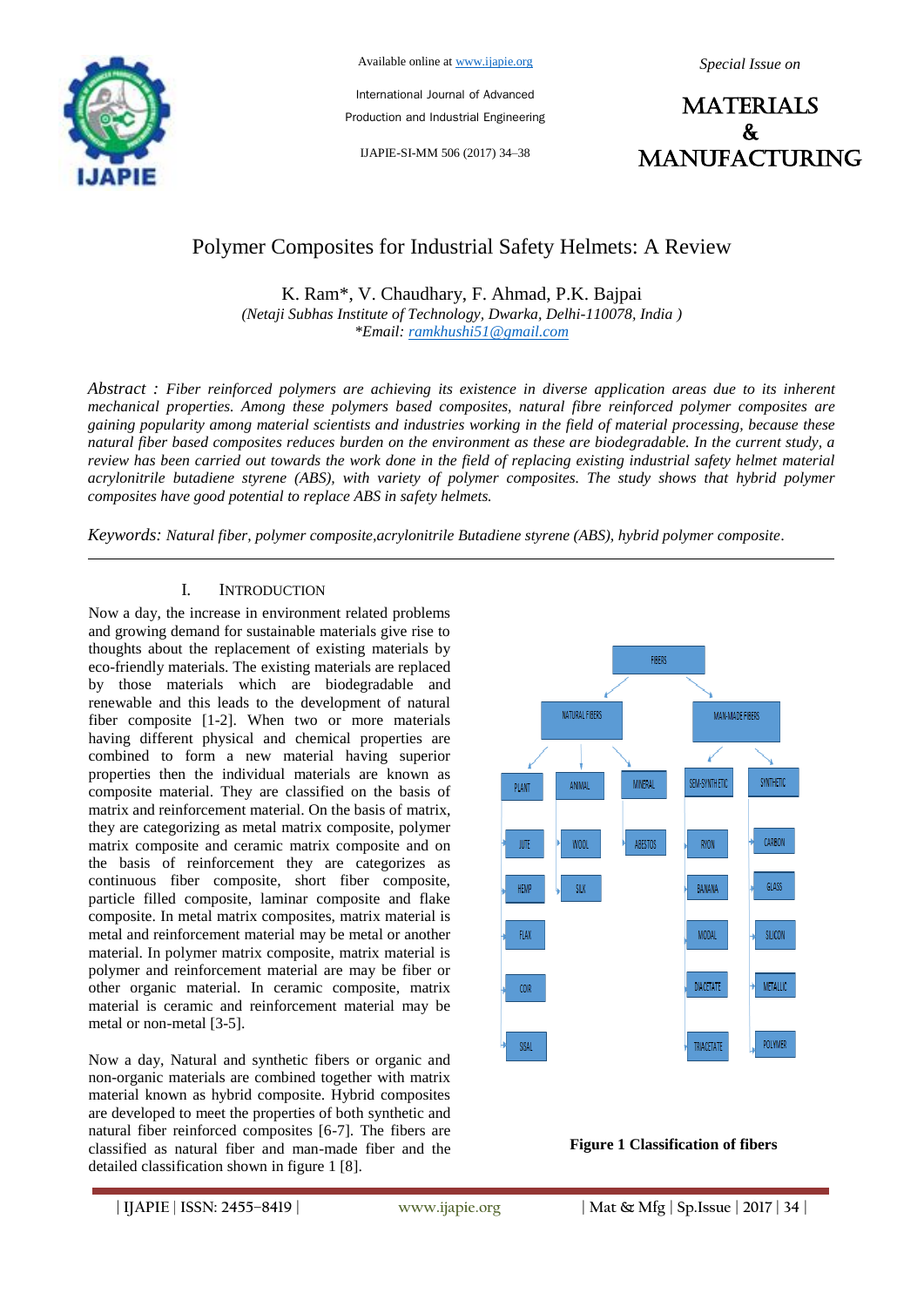### *K. Ram et al., International Journal of Advanced Production and Industrial Engineering*

Natural fibers are those which are obtained from nature with or without processing. Natural fibers are categorized on the basis of their source such as plant, animal and mineral. Fibers that obtained from plants are (jute, flax, hemp, sisal and coir) that obtained from animals are (wool, silk etc.) and that obtained from minerals are (asbestos etc.). The natural fibres are the most suitable material to replace at the place of conventional materials because of their superior properties such as light in weight, non-toxic, easily available and cheap [9]. Man-made fibers are categorizing on the basis of their fabrication process such as semi-synthetic fibers (ryon, bamboo, modal, diacetate and triacetate etc.) and the synthetic fibers (carbon, glass, silicon, metallic, and polymer etc.). In recent, Hybrid composites are widely used in every field of engineering such as automotive, aerospace, ship industry, construction etc. In aerospace industry hybrid composites are widely use because they are light in weight and their mechanical properties are nearly equal to the conventional materials that's why the 60 percent parts of the aerospace industry are made by the composite materials. In automotive industry the composite materials are widely used to fabricate the various parts such as dash board and bumper of the car, the whole body of sports car is made from the composite material [10]. In this study the work done by different authors on the replacement of recent helmet material such as polycarbonate (PC), acrylonitrile butadiene styrene (ABS),polypropylene, and Expanded polystyrene Styrofoam (EPS) by thefiber reinforced polymer composite is present.

## I. MATERIALS FOR INDUSTRIAL SAFETY HELMETS

Obele et al. [11] fabricate coir fiber reinforced epoxy composite for helmet shell using hand layup technique. The weight percentages of coir fiber are 10, 20, 30, 40 and 50 the fiber length 30mm. The authors compare the impact strength, tensile strength and flexural strength of the developed composites with existed material of industrial helmet shell made of polycarbonate (PC) and acrylonitrile butadiene styrene (ABS). They observed that the maximum impact strength of coir fiber reinforced epoxy composite 26.43 KJ/m<sup>2</sup> and tensile strength 23.68N/mm<sup>2</sup> at 30 wt. % of coir fiber. The impact strength for PC is  $20-30$  KJ/m<sup>2</sup> and for ABS is 10-29  $KJ/m^2$  and the tensile strength for PC is  $60N/mm<sup>2</sup>$  and for ABS is  $46N/mm<sup>2</sup>$ . They concluded that 30 wt. % coir fiber reinforced composite has good properties for industrial safety helmet as compared to PC and ABS material. Murali et al. [12] fabricate the sisal/banana/jute particle reinforced epoxy composite for industrial safety helmet using hand layup technique. The authors compare the weight, impact strength and flexural strength of sisal/banana/jute particle reinforced composite with ABS Plastic and they observed that the weight, impact strength and tensile strength of sisal/banana/jute are 252 gm,53.06J/m and 0.12KN and for ABS Plastic 370 gram, 50J/m and 1.10KN. They concluded that sisal/banana/jute particle fiber reinforced epoxy composite helmet weight is less as compared to the ABS plastic helmet so sisal/banana/jute particle fiber reinforced epoxy composite material is use as an alternate material of ABS plastics for industrial helmet.

Natsa et al. [13] fabricate the military helmet using coir fiber reinforced epoxy composite. The weight percentage of fiber for different composition is 20, 40, 50, 60, 70, 80, and 85 taken. The authors observed that the specimen having 70 wt. % of fiber has maximum impact strength  $(8.733 \text{ J/mm}^2)$ , hardness (30.03 HRF) and flexural strength (31.88 N/mm<sup>2</sup>). They concluded that the composite having 70 wt. % of fiber volume can be used as an alternate material to fabricate military helmet.

Rajasekar. K [14] analysis the properties of natural fiber helmet and polypropylene helmet using Creo simulate 2.0 software. The authors concluded that the maximum and minimum displacement, maximum and minimum von-misses stress for natural fiber helmet is 6.89  $e^{-2}$ mm and 4.148  $e^{-2}$ mm, 0.085KPa and 0.0003KPa and for polypropylene helmet is 23.42mm and 1.646 mm, 4.4 e<sup>-7</sup>KPa and 1.197 e<sup>-9</sup>KPa. V. Kostopoulos at el. [15] analysis the effect of the composite shell stiffness and the effect of impact on the dynamic response of safety helmet made of carbon, glass and Kevlar fiber using LS-DYNA 3D finite element analysis code.The helmet shell has two layers' outer layer made of carbon, glass or Kevlar fiber continuous woven mat and the inner layer is made of continuous glass fiber. The authors concluded that the dynamic response of helmet is almost similar for carbon and glass fiber continuous woven mat reinforcement. The Kevlar mat shown better response for safety helmets because it has low shear strength and stiffness. Yogesha et al. [16] examined the mechanical properties of jute/E-glass fiber reinforced epoxy hybrid composite fabricated using hand layup technique. They fabricate four composite having composition L1 ten layers of glass fiber, L2 J/J/G/G/G/J/J, L3 has six layers of jute fiber and L4 has G/G/J/J/J/J/G/G. The maximum tensile strength of composition L1 (280.25  $N/mm<sup>2</sup>$ ), flexural strength (359.14  $N/mm<sup>2</sup>$ ) and impact strength (11.4 J). The authors concluded that jute/E-glass fiber reinforced epoxy hybrid composite has achieved better properties than the jute fiber reinforced epoxy composite. Yogesha et al. [17] fabricate the jute/glass fibers reinforced polyester composite by varying the weight fraction of jute/glass as 50/50, 40/60, 30/70. The tensile strength, flexural strength and impact strength of the developed composite were examined and the authors concluded that tensile strength (84.59 MPa) and impact strength (7.12 J) of 50 wt. % jute and 50 wt. % glass fiber reinforced polymer is found higher as compared to other developed compositions and the flexural strength (113.93 MPa) of 40 wt. % of jute and 60 wt. % of glass fiber reinforced polyester composite is found higher other developed composite.

Arthanarieswaram et al. [18] fabricate the randomly oriented banana, sisal fibers with woven E-glass fiber using compression moulding technique. They fabricate nine composites by placing the layers of fibers as B, S, BS, G/B/G, G/S/G, G/BS/G, G/B/G/B/G, G/S/G/S/G and G/BS/G/BS/G. the authors concluded that the tensile strength increases by a factor of 2.34 and 4.13 by the addition of two and three layers of E-glass fiber. The maximum tensile strength (104 MPa) for the G/BS/G/BS/G the maximum flexural strength (192 MPa) when the outer layers are glass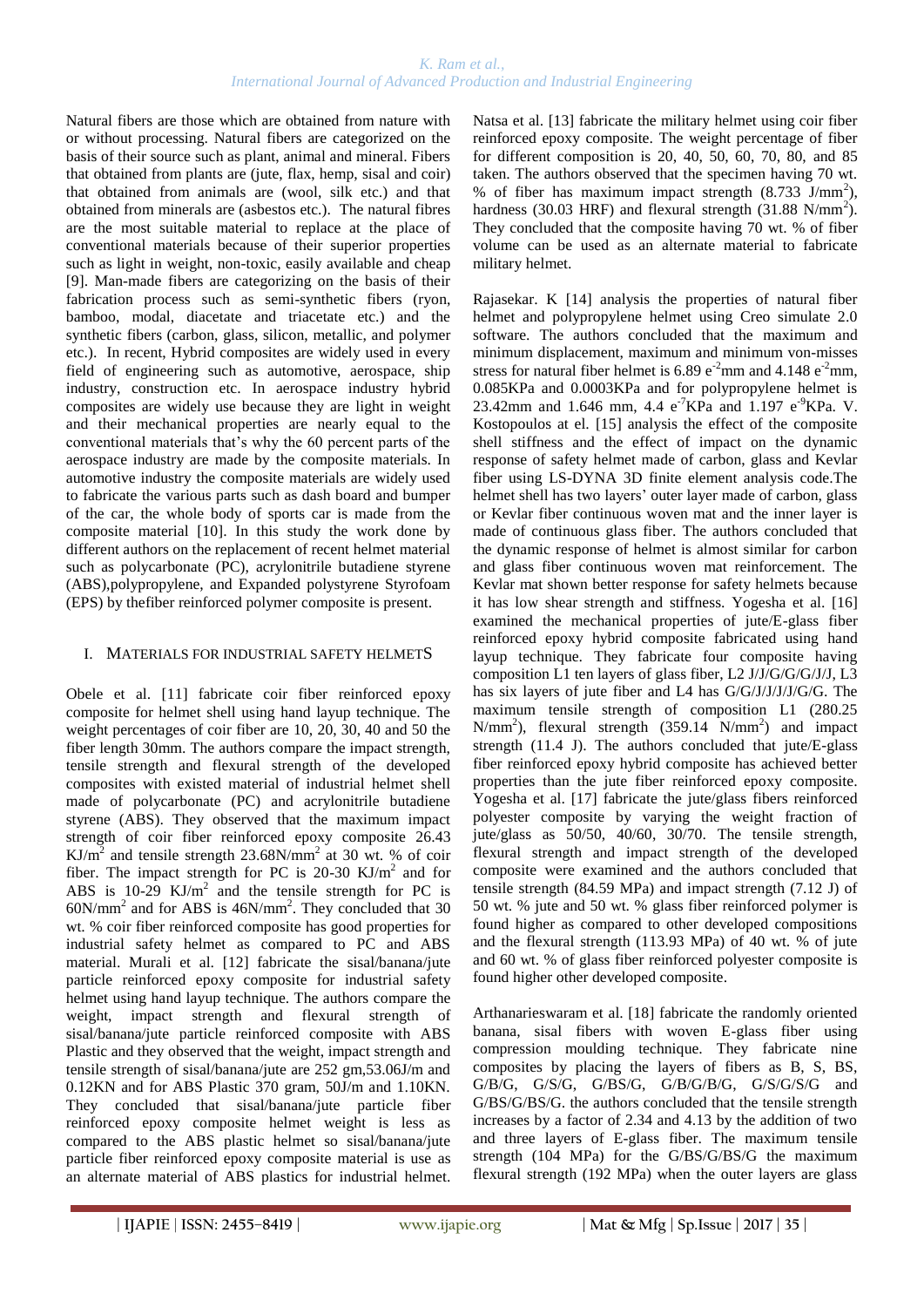fiber and the maximum impact strength (13.3 J) for G/S/G/S/G composite sample. Gopinath et al. [19] examined the mechanical properties of jute/epoxy and jute/polyester reinforced epoxy composites with fiber length of 5-6 mm. The composite synthesized at 18:82 fibers resin weight percentages. The authors concluded that jute reinforced epoxy composites exhibited better mechanical properties than jute-polyester composites. Terano et al. [20] examined the mechanical properties of woven jute fabric reinforced polylactic acid composites. The authors concluded that woven structure exhibited excellent behavior under tensile, flexural and impact loading as compared to non-woven composites. Mishra et al. [21] fabricate the bi-directional jute fiber reinforced epoxy composites using hand layup technique. The authors concluded that the formation of voids decreases with the increase in fiber volume fraction. The hardness, tensile strength and impact strength of bidirectional jute fiber reinforced epoxy composite increase with increase in fiber volume fraction. The flexural strength first decreases with increase in weight percentage of fiber content and then increase by the increase in weight percentage of fiber. The void content greatly affects the flexural strength and inter-laminar strength of the composite.Berhanu et al. [22] fabricate the jute fiber reinforced polypropylene composites using compression moulding technique by varying weight percentage of fiber as 30, 40, 50. The authors concluded that 40 weight percentage of jute fiber reinforced polypropylene composite exhibit maximum tensile and maximum flexural strength.

Ramesh et al. [23] fabricate the banana fiber reinforced epoxy composite having weight percentage of banana fiber 40, 50, 60 using hand layup technique. The authors concluded that maximum tensile strength (112.58 MPa) and maximum flexural strength (76.53 MPa) at the 50 wt. % of banana fiber. The maximum impact strength (11.22J) at the 60 wt. % of banana fiber. They suggest that 50 wt. % of banana fiber can be used as an alternate material for the application of conventional fiber reinforced polymer composite. Nuhu A. Ademoh et al. [24] fabricate the helmet shell from hybrid of oil palm male flower bunch stalk fiber and oil palm frond fiber using hand layup technique. The authors observed that the impact strength (41.11 J/m), hardness (80.66 No) and toughness (2.59 J) of developed hybridized composite. The authors concluded that the hybrid oil palm male flower and oil palm frond composite has great potential to replace the existing ABS Plastic which is used in present for the production of helmet. The authors also suggest that the further research on the increase in weight percentage of fiber, change in fiber length and use of continuous fiber woven mat improve the properties of the developed hybrid composite. B.Arunprasath et al. [25] fabricate the helmet outer shell by using coconut shell powder, coconut leaf midrib and glass fiber reinforced epoxy composite using hand layup technique. The authors analysis the helmet using LS Dyna and compare the experimental and analysis result. The authors concluded that coconut shell powder, coconut leaf midrib and glass fiber reinforced epoxy composite showed better properties and it can be used as an alternate material for the fabrication of safety helmet.

Nuhu A. Ademoh et al. [26] fabricate the anti-crash helmet using the male bunch stalk fiber of palm oil treat with concentrated 5% sodium hydroxide (NAOH) and polyester as a matrix material using hand layup technique. The authors observed that the impact strength (24.22 J/m) hardness (71 No) and toughness (3.28J). the result showed that the treatment of male bunch stalk fiber with sodium hydroxide improved the mechanical properties of the composite. The 20 wt. % of bunch stalk fiber of oil palm reinforced polyester composite have suitable material for the production of anticrash helmet. The authors also suggest that the developed hybrid composite has also great potential in the fabrication of car bumpers, dash board, and military and industrial safety helmet. Ariff et al. [27] fabricate the inner shell of a safety helmet using coconut fiber reinforced epoxy composite. The modelling and the analysis are performed using CATIA and ANSYS are performed using finite element analysis to compare the mechanical (tensile strength and mechanical strength) and cost analysis with the lowest price safety helmet. The tensile strength and flexural strength of the developed coconut fifer reinforced epoxy composite have good stress absorption as compare to Expanded Polystyrene Styrofoam (EPS). So the developed composite can be used as an alternate material for the fabrication of safety helmet because of it eco- friendly nature as compare to EPS and its weight is similar to that of EPS. Muthuvel et al. [28] investigate the mechanical properties (tensile strength, flexural strength and impact strength) of hybrid glass/jute fiber reinforced epoxy composites prepared by hand layup technique. The total weight percentage of fiber is upto 42 and they fabricate the four composite samples. The authors concluded that the hybrid composites have better properties and they reduce cost by 20% and weight saving of 23% compare to synthetic fiber reinforced epoxy composite. So the hybrid glass/jute fiber reinforced composite can be used as an alternate material where the low weight structure is required and they are eco- friendly material. Surendra et al. [29] fabricate the sisal fiber reinforced polymer composite and sisal/jute/okra fiber reinforced hybrid composite using the weight percentage of sisal/jute/okra is 35/35/30. The author concluded that the mechanical properties of sisal/jute/okra fiber reinforced polymer hybrid composites are better than the sisal fiber reinforced polymer composite. The impact energy of the hybrid composite 33.6 % higher than the sisal fiber composite and the maximum flexural strength of the hybrid composite is 4.7 % higher than the sisal fiber composite. These results show that the hybrid composite can be used as an alternate material for automotive industry and for the production of safety helmets. Chand Bashah SBVJ et al. [30] fabricate the glass/ coconutfiber reinforced polyester composites using hand layup technique. The mechanical properties (tensile strength, flexural strength) of the developed composites are evaluated using ASTM standards. The authors concluded that the amount of force required in tensile test is increase with increase in fiber content. The force required to break the coconut fiber reinforced polyester composite is slightly less as compared to the force required in glass fiber reinforced polymer composite and to get the strength equal to the mild steel the glass fiber content is increased 50 to 60 weight percentage and for coconut fiber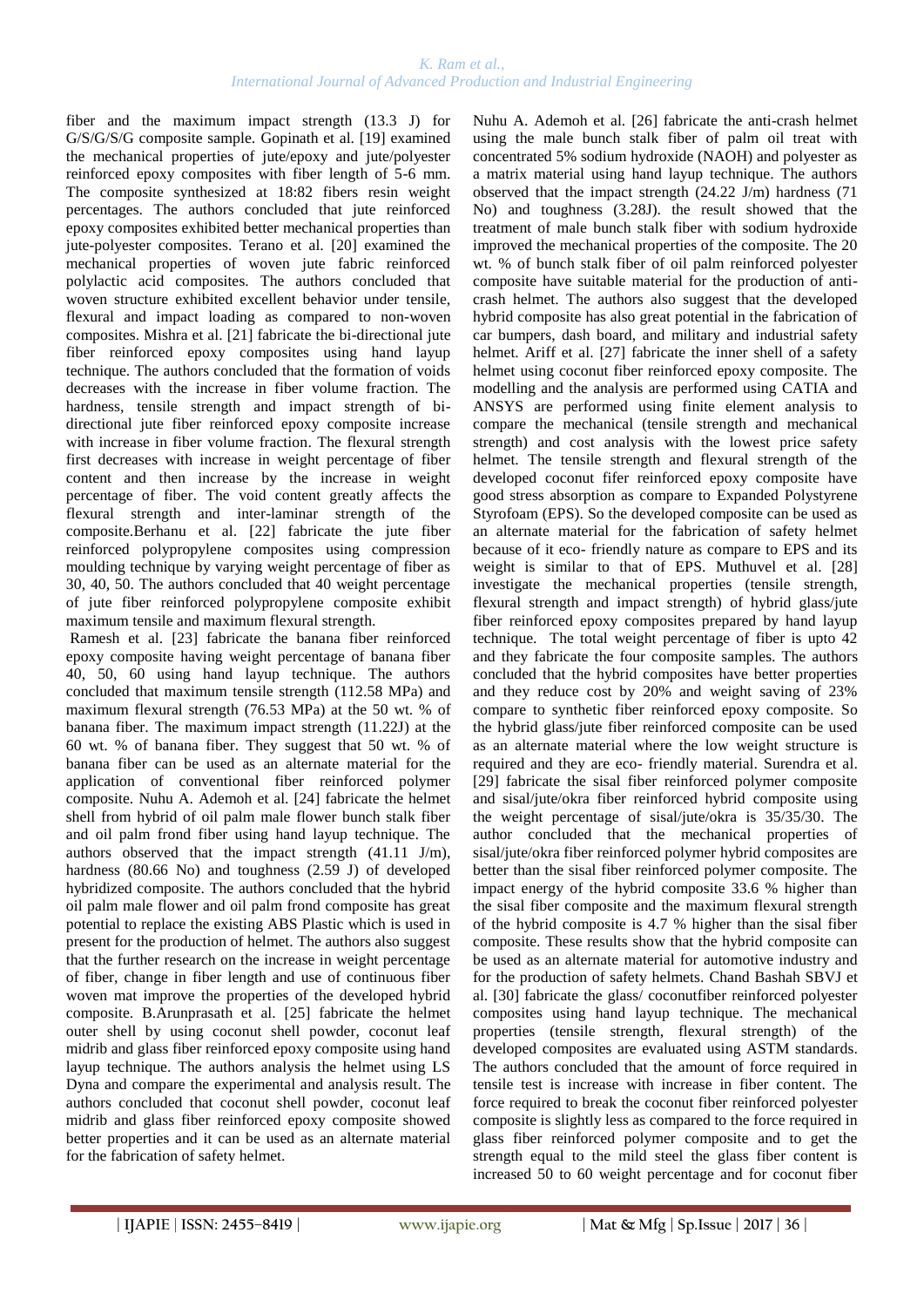content is increase 70-80 weight percentage. They also shown that the coconut fiber reinforced polyester composite has low manufacturing cost as compared to the glass fiber reinforced polyester composite.

Saifee et al. [31] studied the properties and application of coconut fiber in the various engineering fields. The authors concluded that the coconut fiber has high tensile strength, torsion, toughness due to such properties it can be used as an alternate material for the steel. The coconut fiber is easily available, cheaper and eco-friendly. The authors suggest that the application of coir fiber in (1) used as a plaster material (2) using as a roofing materials (3) used in slabs (4) used in wall panels (5) as house constructing material (6) slope stabilization (7) used as an alternate material for the fabrication of safety helmet. Yuhazri et al.[ 32] fabricate the coconut fiber reinforced epoxy composite for safety helmet. The authors observed the impact strength  $(9.95 \text{ J/mm}^2)$ , hardness (80.45 No) of the developed composite. The authors concluded that the developed composite can be used as an alternate material for the fabrication of safety helmet and it is cheap and biodegradable in nature. Nermin M.aly et al.[33] compared the composite shell material for helmet with the Acrylonitrile Butadiene Styrene (ABS) for the safety helmet. The drop test carried out to measure the impact strength of the developed composite. The authors concluded that the fibers in continuous mat form and polyester/glass fiber woven fabric has better properties than the other composites. The composite material is an alternate material of ABS plastic for safety helmet. Johnson et al. [34] develops and analysed a hybrid bio-composite in form of pultruded layers manufactured with jute bio-fibers, combine with glass fibers. The authors concluded that the composite materials can be used as an alternate material for conventional materials. B. Murali et al. [35] fabricate the construction helmet by using hybrid composite material. The authors concluded that banana, sisal and jute hybrid composite has better strength and the weight reduce up to half of the present helmet. So, hybrid composites are better material to replace the As4Polyphenylene Sulphide Plastic in construction helmet.

# II. CONCLUSIONS

The present review study shows that percentage plastic consumption in safety helmets can be reduced to a greater extent by the use of polymer composites with enhanced mechanical properties. Also, natural fiber reinforced polymer composites give comparable results.

### **REFERENCES**

- [1] Pramendra Kumar Bajpai, Inderdeep Singh and JitendraMadaan, "Development and characterization of PLAbased green composites: A review", Journal of Thermoplastic CompositeMaterials pp 1-30, 2012.
- [2] ElsayedElbadry, Hyroyuki Hamada1, "Impact Properties of Natural Jute Fabric/Jute Mat FiberReinforced Polymer Matrix Hybrid Composites", Journal of Mechanics Engineering and Automation 2, pp 381-388, 2012.
- [3] P.K. Mallick, "Fiber-Reinforced Composite Materials, Manufacturing and Design", Third edition 2007.
- [4] N. Saravanan, P. Muthukumar, P.S. Sampath, "Pineapple Leaf Fiber Reinforced Polymer Composite as a Replacement for

ABS Plastic in Industrial Safety Helmet Shell-A Review", International Journal of Software and Hardware Research in Engineering, volume 3 No. 4, 2015.

- [5] Mohammad Giyahudeen, "Polypropylene Using Fabrication of Industrial Workers Safety Helmet", IOSR Journal of VLSI and Signal Processing (IOSR-JVSP), pp 59-66.
- [6] K. P. Ashik, Ramesh S. Sharma, "A Review on mechanical Properties of Natural Reinforced Hybrid Polymer<br>Composites", Journal of Minerals and Materials Minerals and Materials Characterization and Engineering, pp 420-426, 2015.
- [7] Avtar Singh Saroya, Vishvendra Meena, "Study of Mechanical Properties of Hybrid Natural Fiber Composite", National Institute of Technology, Rourkela, 2011.
- [8] U.S.Bongarde, V.D.Shinde, "Review on natural fiber reinforcement polymer composites", International Journal of Engineering Science and Innovative Technology (IJESIT), Volume 3 No.2, 2014.
- [9] R. Yahaya, S.M. Sapuan, M. Jawaid, Z. Leman, E.S. Zainudi, "Effect of layering sequence and chemical treatment on the mechanicalproperties of woven kenaf–aramid hybrid laminated composites", Materials and design 67, pp 173-179, 2015.
- [10] Christos Babu, Kalesh K K, "Development of a Natural Fibre Reinforced Composite for Safetyand Construction Applications", International Journal of Engineering Studies and Technical Approach, volume 1 No. 10, 2015.
- [11] ChizobaObele\* Edith Ishidi, "Mechanical Properties of Coir Fiber Reinforced Epoxy ResinComposites for Helmet Shell", Industrial Engineering Letters, Volume 5 No. 7, 2015.
- [12] B. Murali, D. Chandramohan, S.K. Nagoor Vali and B. Mohan, "Fabrication of Industrial Safety Helmet by using Hybrid Composite Materials" , Journal of Middle East Applied Science and Technology (JMEAST), pp.584-587, 2014.
- [13] Stephen Natsa, Dr. J. O. Akindapo and Dr. D. K Garba, "Development of a Military Helmet Using Coconut Fiber Reinforced Polymer Matrix Composite", European Journal of Engineering and Technology, Volume 3 No. 7, 2015.
- [14] Rajasekar.K, Ashokkumar. K,Narayanan.L "Design and Analysis of Industrial Safety Helmet using Natural Fibers". International Journal of Innovations in Engineering and Technology (IJIET), Volume 5 Issue 3, 2015.
- [15] V. Kostopoulos, Y.P. Markopoulos, G. Giannopoulos, D.E. Vlachos, "Finite element analysis of impact damage response of composite motorcycle safety helmets", Composite B 33, pp 99-107, 2012.
- [16] M. R. Sanjay, B. Yogesha, "Studies on Mechanical Properties of Jute/E-Glass Fiber Reinforced Epoxy Hybrid Composites", Journal of Minerals and Materials Characterization and Engineering, volume **4**, pp15-25 2015.
- [17] Sanjay M R, Arpitha G R, B Yogesha, "Investigation on Mechanical Property Evaluation of Jute - Glass Fiber Reinforced Polyester", IOSR Journal of Mechanical and Civil Engineering (IOSR-JMCE), volume 11 pp 50-57, 2014.
- [18] V.P. Arthanarieswaran, A. Kumaravel, M. Kathirselvam, "Evaluation of mechanical properties of banana and sisal fiber reinforced epoxy composites: Influence of glass fiber hybridization" Materials and Design", pp.194-202, 2014.
- [19] AjithGopinatha, SenthilKumar.M, Elayaperumal A, "ExperimentalInvestigations on Mechanical Properties of Jute Fiber Reinforced Composites with Polyester and Epoxy Resin Matrices", Procedia Engineering 97, pp 2052-2063, 2014.
- [20] G.M. Arifuzzaman Khan, M. Terano, M.A. Gafur,M. ShamsulAlam,"Studies on the mechanical properties of woven jutefabric reinforced poly(L-lactic acid) composites". Journal of King Saud University – Engineering Sciences, pp 69-74, 2016.